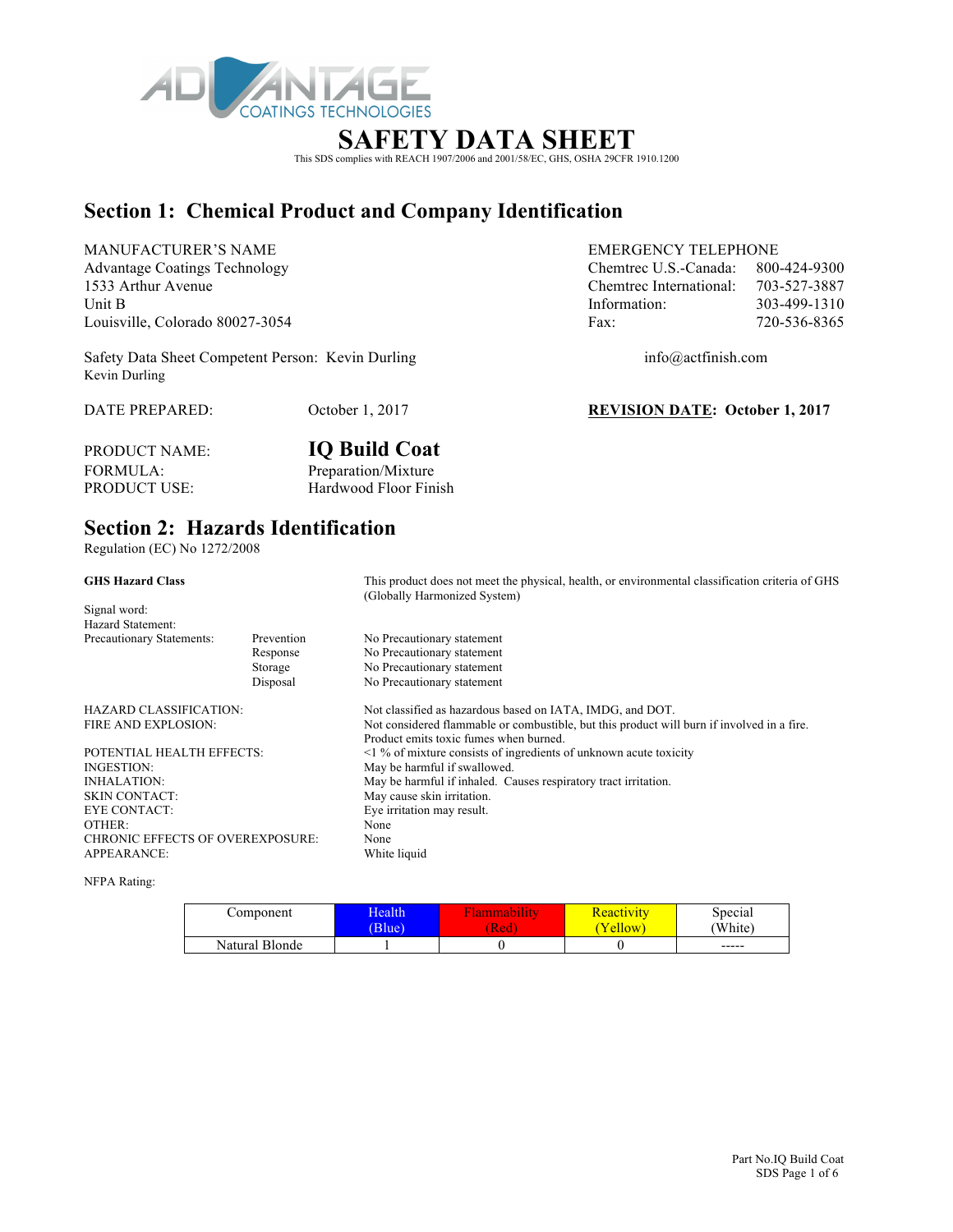

### **Section 3: Composition, Information on Ingredients**

| <b>PRODUCT</b>        | <b>APPRX</b>  | <b>ACGIH</b>                 | OSHA                           | <b>NIOSH</b> | <b>CAS</b> | EINECS/       | <b>DANGER</b> | <b>RISK</b>   | DSL           |
|-----------------------|---------------|------------------------------|--------------------------------|--------------|------------|---------------|---------------|---------------|---------------|
| <b>COMPOSITION</b>    | $\frac{6}{9}$ | TLV                          | PEL                            | <b>REL</b>   | NO.        | <b>ELINCS</b> | <b>SYMBOL</b> | <b>PHRASE</b> | <b>CANADA</b> |
| P-series glycol ether | $<$ 5         | $100$ ppm<br>150 ppm<br>STEL | $100$ ppm<br>$150$ ppm<br>STEL | -----        | 34590-94-8 | Y/N           | -----         | -----         |               |

Trade Secret (TS) Some items on this MSDS may be designated as trade secrets. Bonafide requests for disclosure of trade secret information to medical personnel must be made in accordance with the provisions contained in 29 CFR 1910.1200 I 1-13. The full text for all R-Phrases is shown in Section 16.

### **Section 4: First Aid Measures**

INHALATION: Remove to fresh air. If not breathing, provide CPR (cardio pulmonary

resuscitation). Get immediate medical attention. SKIN CONTACT: Immediately flush skin with plenty of soap and water for at least 15 minutes. Remove contaminated clothing. EYE CONTACT: Immediately flush eyes with plenty of water for at least 15 minutes. Get immediate medical attention. INGESTION: If swallowed do not induce vomiting, give large quantities of water to drink. Never give anything to an unconscious person. Get immediate medical attention.

### **Section 5: Fire-fighting Measures**

| <b>FLASH POINT:</b>                     | None                                         |
|-----------------------------------------|----------------------------------------------|
| FLAMMABLE LIMITS IN AIR (% by vol):     | Not measured                                 |
| EXTINGUISHING MEDIA:                    | Foam, Dry Chemical Powder, or Carbon Dioxide |
| <b>SPECIAL FIREFIGHTING PROCEDURES:</b> | None                                         |
| UNUSUAL FIRE AND EXPLOSION HAZARDS:     | Emits toxic fumes under fire conditions.     |

## **Section 6: Accidental Release Measures**

ACTION TO BE TAKEN IF MATERIAL IS RELEASED OR SPILLED:

Wear proper protective equipment as specified in Section 8: Exposure Controls/Personal Protection Warn other workers of spill and contain spill. Recover spill by using absorbent and sweeping up waste material. In case of large spills, dike the spill, if possible. Call emergency services. Place material into a chemical waste container. Eliminate all sources of ignition and ventilate area. Prevent spills or contaminated rinse water from entering sewers or watercourses.

DISPOSAL METHOD: disposal should be made in accordance with federal, state, and local regulations. Incineration is recommended.

# **Section 7: Handling and Storage**

PRECAUTIONS TO BE TAKEN IN HANDLING AND STORAGE: For best results store upright between  $12 - 25$  °C (50 - 80 °F). Avoid freezing. Keep container closed when not in use. Keep away from heat and flame. Wear proper protective equipment and avoid contact with skin, eyes, or clothing. Wash hands after handling this material. Follow all applicable local regulations for handling and storage. Utilize chemical segregation.

#### INFORMATION ON EMPTIED CONTAINER

Dispose of this container according to local, state, and federal laws in your country.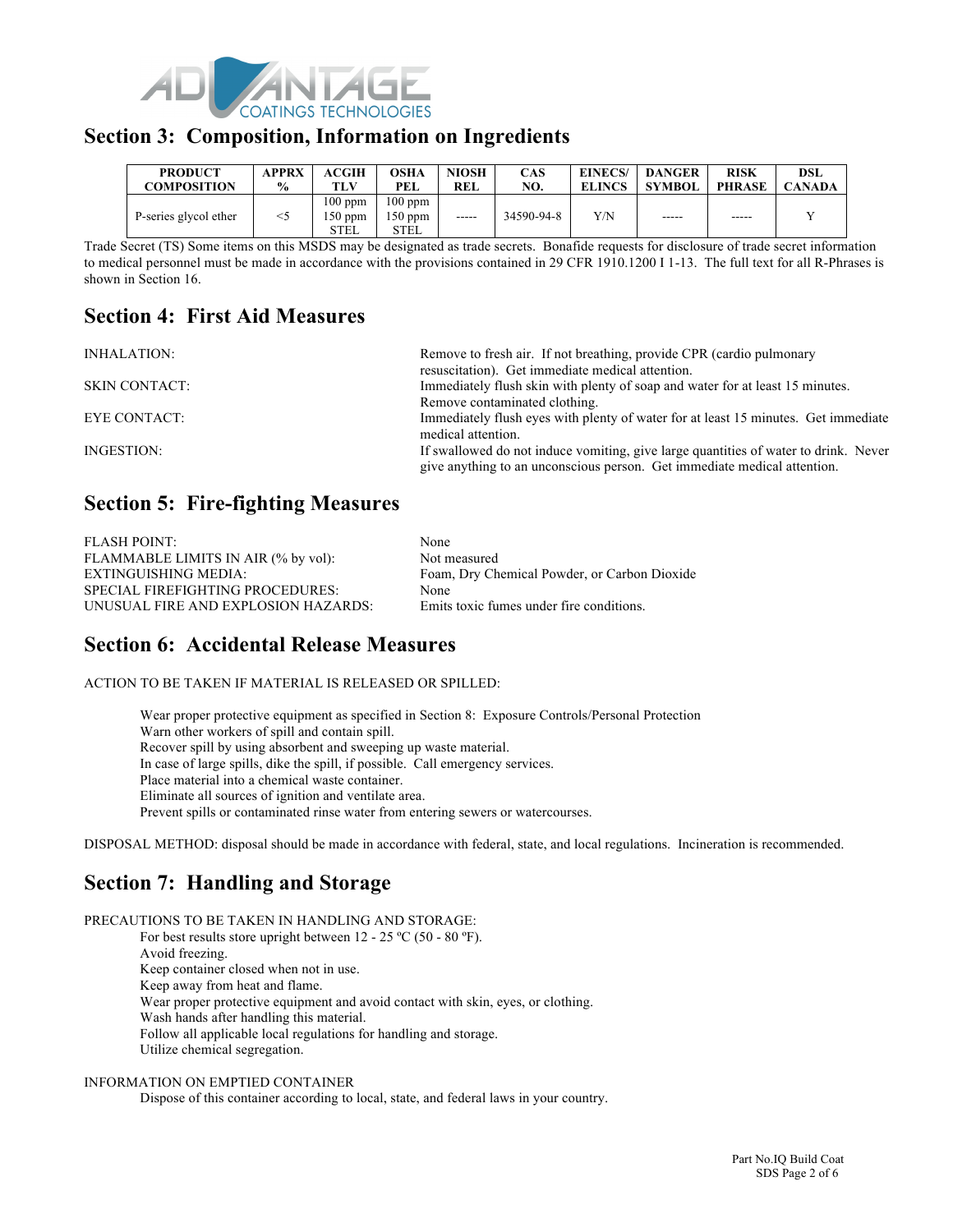

Do not reuse this container. This container may be hazardous when emptied.

#### SPECIFIC USES:

This product is a hardwood floor finish.

### **Section 8: Exposure Controls/Personal Protection**

| <b>VENTILATION:</b>            | Always provide good general, mechanical room ventilation where this<br>chemical/material is used.                                                                                                                                                               |
|--------------------------------|-----------------------------------------------------------------------------------------------------------------------------------------------------------------------------------------------------------------------------------------------------------------|
| SPECIAL VENTILATION CONTROLS:  | Use this material inside totally enclosed equipment, or use it with local exhaust<br>ventilation at points where vapors can be released into the workspace air.                                                                                                 |
| <b>RESPIRATORY PROTECTION:</b> | Follow the OSHA respirator regulations found in 29 CFR 1910.134 or the CEN<br>European Standards (EU). Use a NIOSH/MSHA or European Standard (EN)<br>approved respirator if exposure limits are exceeded or if irritation or other<br>symptoms are experienced. |
| <b>PROTECTIVE GLOVES:</b>      | Neoprene, butyl, or nitrile rubber gloves are recommended.                                                                                                                                                                                                      |
| <b>EYE PROTECTION:</b>         | Recommend eye protection using safety glasses or goggles.                                                                                                                                                                                                       |
| <b>SKIN PROTECTION:</b>        | Suitable protective clothing to prevent skin contact                                                                                                                                                                                                            |
| <b>WORK/HYGIENE PRACTICES:</b> | Avoid breathing vapor. Avoid contact with eyes. Wash hands after handling.                                                                                                                                                                                      |
| <b>EXPOSURE LIMITS</b>         | Reference Section 2                                                                                                                                                                                                                                             |
| <b>OTHER EQUIPMENT:</b>        | Make safety shower, eyewash stations, and hand washing equipment available in<br>the work area.                                                                                                                                                                 |

# **Section 9: Physical and Chemical Properties**

APPEARANCE - COLOR: Milky White PHYSICAL STATE: Liquid ODOR: slight acrylic

#### PRODUCT CRITERIA

|                                              | <b>PRODUCT CRITERIA</b>    |
|----------------------------------------------|----------------------------|
| <b>ODOR THRESHOLD</b>                        | Not applicable for product |
| PH                                           | 8.3                        |
| <b>FLASH POINT:</b>                          | Not flammable              |
| LOWER EXPLOSIVE LIMIT; UPPER EXPLOSIVE LIMIT | Not applicable for product |
| FLAMMABILITY (Solid, gas)                    | Not flammable              |
| <b>EXPLOSIVE PROPERTIES</b>                  | Not applicable for product |
| <b>OXIDIZING PROPERTIES</b>                  | May occur                  |
| SPECIFIC GRAVITY (@25 °C):                   | 1.03                       |
| <b>EVAPORATION RATE:</b>                     | Less than n-butyl acetate  |
| % VOLATILE by Weight                         | $68 - 70$                  |
| PARTITION COEFFICIENT                        | Not applicable for product |
| AUTO IGNITION TEMPERATURE                    | Not applicable for product |
| DECOMPOSITION TEMPERATURE                    | Not applicable for product |
| <b>BOILING POINT:</b>                        | Not applicable for product |
| <b>MELTING POINT:</b>                        | Not applicable for product |
| <b>VAPOR PRESSURE</b>                        | Not applicable for product |
| VAPOR DENSITY $(AIR = 1)$                    | Heavier than air           |
| <b>SOLUBILITY IN WATER:</b>                  | Miscible                   |
| WATER SOLUBILITY IN THE SOLVENT              | Not applicable for product |
| <b>FREEZING POINT:</b>                       | Not applicable for product |
| <b>VISCOSITY</b>                             | 19-22 seconds Ford #4 cup  |
| <b>VOC CONTENT</b>                           | Less than 175 grams/Liter  |

# **Section 10: Stability and Reactivity**

STABILITY: Stable under normal conditions.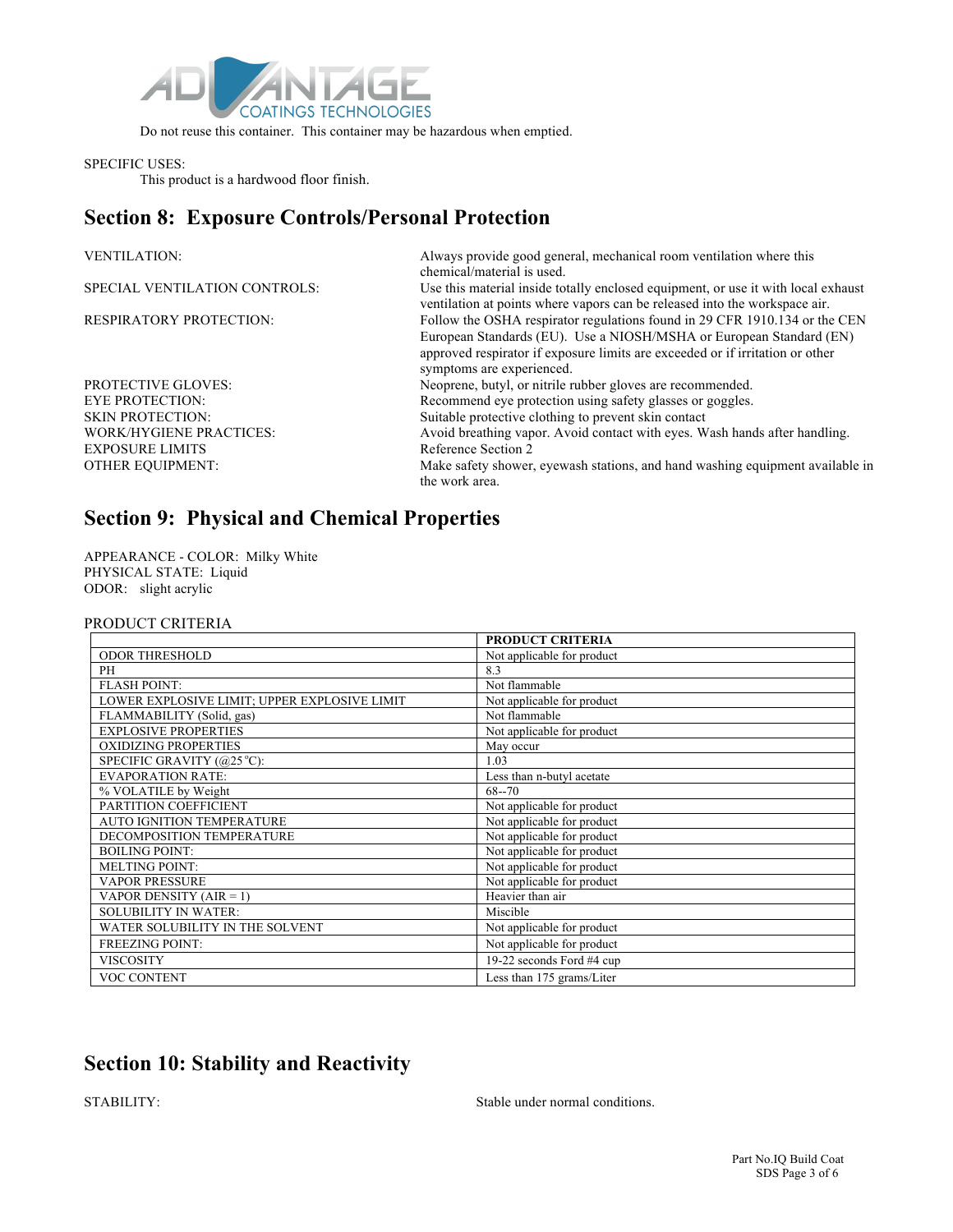

INCOMPATIBILITY (MATERIALS TO AVOID): Strong oxidizers.

HAZARDOUS POLYMERIZATION: Will not occur

CONDITIONS TO AVOID: Avoid heat. Closed containers may explode due to build up of pressure. HAZARDOUS DECOMPOSITION PRODUCTS: Heating to decomposition may generate Carbon monoxide and carbon dioxide, oxides of nitrogen.

### **Section 11: Toxicological Information**

**There is no toxicological information available for the product mixture.**

| GHS Required Criteria             | Toxicity Criteria   | <b>Toxicity Information</b>  | Comments    | <b>Chemical Constituent</b> |
|-----------------------------------|---------------------|------------------------------|-------------|-----------------------------|
| <b>Acute Toxicity</b>             | LD50 Oral Rat       | $>10000$ mg/kg               |             |                             |
|                                   | LD50 Dermal Rabbit  | $>2000$ mg/kg                |             |                             |
|                                   | LD50 Oral Rat       | $>2000$ mg/kg                |             |                             |
|                                   | LD50 Dermal Rabbit  | $9510$ mg/kg                 |             | P-series glycol ether       |
|                                   | LC50 Inhalation Rat | $552$ ppm                    | 7 hours     | P-series glycol ether       |
| Skin Corrosion/Irritation         |                     | No information is available. |             |                             |
| Serious Eye Damage /              |                     | No information is available. |             |                             |
| Eye Irritation                    |                     |                              |             |                             |
| Respiratory or Skin Sensitization |                     | No information is available. |             |                             |
| Germ Cell Mutagenicity            |                     | No information is available. |             |                             |
| Carcinogenicity                   |                     | Not listed                   | <b>NTP</b>  |                             |
|                                   |                     | Not listed                   | IARC        |                             |
|                                   |                     | Not listed                   | <b>OSHA</b> |                             |
| Reproductive Toxicity             |                     | No information is available. |             |                             |
| STOST -- Single Exposure          |                     | No information is available. |             |                             |
| STOST – Repeated Exposure         |                     | No information is available. |             |                             |
| Aspiration Hazard                 |                     | No information is available. |             |                             |
| Ames test                         |                     | No information is available. |             |                             |

STOST = Specific Target Organ Systemic Toxicity

#### OTHER INFORMATION:

Only selected Registry of Toxic Effects of Chemical Substances (RTECS) data is presented here. See actual entry in RTECS for complete information.

#### **Section 12: Ecological Information**

| BIODEGRADATION:         | No information is available.                                       |                       |
|-------------------------|--------------------------------------------------------------------|-----------------------|
| <b>BIOACCUMULATION:</b> | No information is available.                                       |                       |
| ECO TOXICITY:           | LC50/96 HOURS Pimephales promelas (fathead minnow) 10,000 mg/l     | P-series glycol ether |
|                         | LC50 / 48 HOURS Daphnia magna. 1,919 mg/l (nominal)                | P-series glycol ether |
|                         | EC50 / 72 HOURS Selenastrum capricornutum (green algae) 1,000 mg/l | P-series glycol ether |
|                         | $LC50 - >500$ mg/kg based on analogy to similar products           | P-series glycol ether |
|                         | EC10 / Pseudomonas putida cell growth 4,168 mg/l (nominal)         | P-series glycol ether |
| MOBILITY:               | No information is available.                                       |                       |

Note: Not all of the ingredients have been tested for Ecotoxicity.

### **Section 13: Disposal Considerations**

WASTE FROM RESIDUES / UNUSED PRODUCTS: Follow the waste disposal requirements of your country, state, or local authorities.

#### CONTAMINATED PACKAGING:

Recommend contaminated packaging material should be disposed of as stated above for residues and unused product.

RINSATE: Do not dispose of rinse water containing product in a sanitary sewer system or storm water drainage system.

## **Section 14: Transport Information**

**DOT TRANSPORT:** Not Regulated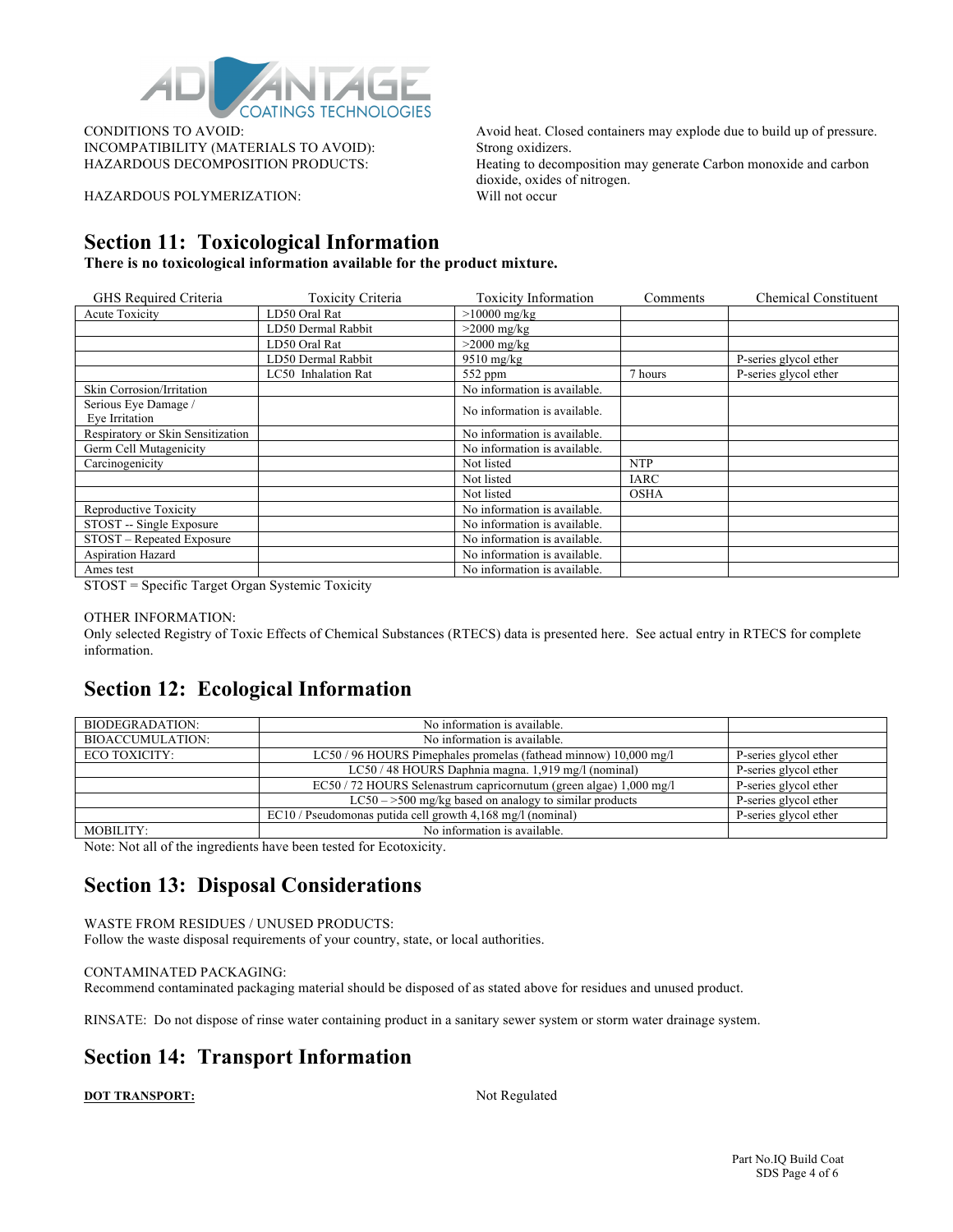

| ADR = International Carriage of Dangerous Goods by Road | Not Regulated    |               |
|---------------------------------------------------------|------------------|---------------|
| <b>RAIL TRANSPORT:</b>                                  |                  | Not Regulated |
| <b>SEA TRANSPORT:</b>                                   | <b>IMDG</b>      | Not Regulated |
| <b>AIR TRANSPORT:</b>                                   | <b>IATA/ICAO</b> | Not Regulated |

### **Section 15: Regulatory Information**

Directive 1999/45/EC

LABEL FOR SUPPLY:

RISK PHRASES: R36 IR-Phrase: R36 IR-Phrase: R36 IR-Phrase: R36 IR-Phrase: R36 IR-Phrase: R36 IR-Phrase: R36 IR-Phrase: R36 IR-Phrase: R36 IR-Phrase: R36 IR-Phrase: R36 IR-Phrase: R36 IR-Phrase: R36 IR-Phrase: R36 IR-Phrase

IRRITANT

| R-Phrase: | R <sub>36</sub> | Irritating to Eyes      |
|-----------|-----------------|-------------------------|
|           | R <sub>38</sub> | Irritating to Skin      |
| S-Phrase: | S <sub>24</sub> | Avoid contact with Skin |
|           | S <sub>25</sub> | Avoid contact with Eyes |

#### **TOXIC SUBSTANCES CONTROL ACT (TSCA) STATUS:**

```
This product is in compliance with rules, regulations, and orders of TSCA. All components are listed on the TSCA Inventory.
```
SUPERFUND AMENDMENTS AND REAUTHORIZATION ACT OF 1986 (SARA) TITLE III SECTION 313 SUPPLIER NOTIFICATION:

This regulation requires submission of annual reports of toxic chemical(s) that appear in section 313 of the Emergency Planning and Community Right To Know Act of 1986 and 40 CFR 372. This information must be included in all MSDS's that are copied and distributed for the material.

The Section 313 toxic chemicals contained in this product are: None

#### CALIFORNIA PROPOSITION 65:

This regulation requires a warning for California Proposition 65 chemical(s) under the statute. The California proposition 65 chemical(s) contained in this product are: None

#### STATE RIGHT-TO-KNOW TOXIC SUBSTANCE OR HAZARDOUS SUBSTANCE LIST:

| Florida Toxic Substance(s):               | Not listed            |
|-------------------------------------------|-----------------------|
| Massachusetts's hazardous substance(s):   | P-series glycol ether |
| Pennsylvania hazardous substance code(s): | P-series glycol ether |
| New Jersey                                | P-series glycol ether |
| <i>Illinois</i>                           | Not listed            |
| Michigan                                  | Not listed            |

#### CANADA:

This MSDS/SDS will be non-compliant 3 years after the issue date. This MSDS contains all of the information required by the Controlled Products Regulations (CPR).

#### WHMIS-INFORMATION:

This product has been classified in accordance with the hazard criteria of the Controlled Products Regulations (CPR), SOR/88-66, Current to February 20, 2012. The classes of controlled products listed in the CPR, Section 32, Part IV, have been reviewed and based on Professional Judgment this product has been determined to not be WHMIS controlled.

#### EUROPEAN UNION:

This product has been reviewed for compliance with the following European Community Directives: REACH 1907/2006; Directive 1999/45/EC, Regulation (EC) No 1272/2008 on classification, labeling and packaging (CLP) of substances and mixtures. WGK: 0 (German Federal Water Management Act) (Water Hazard Class)

### **Section 16: Other Information**

European Community Hazards Identification: